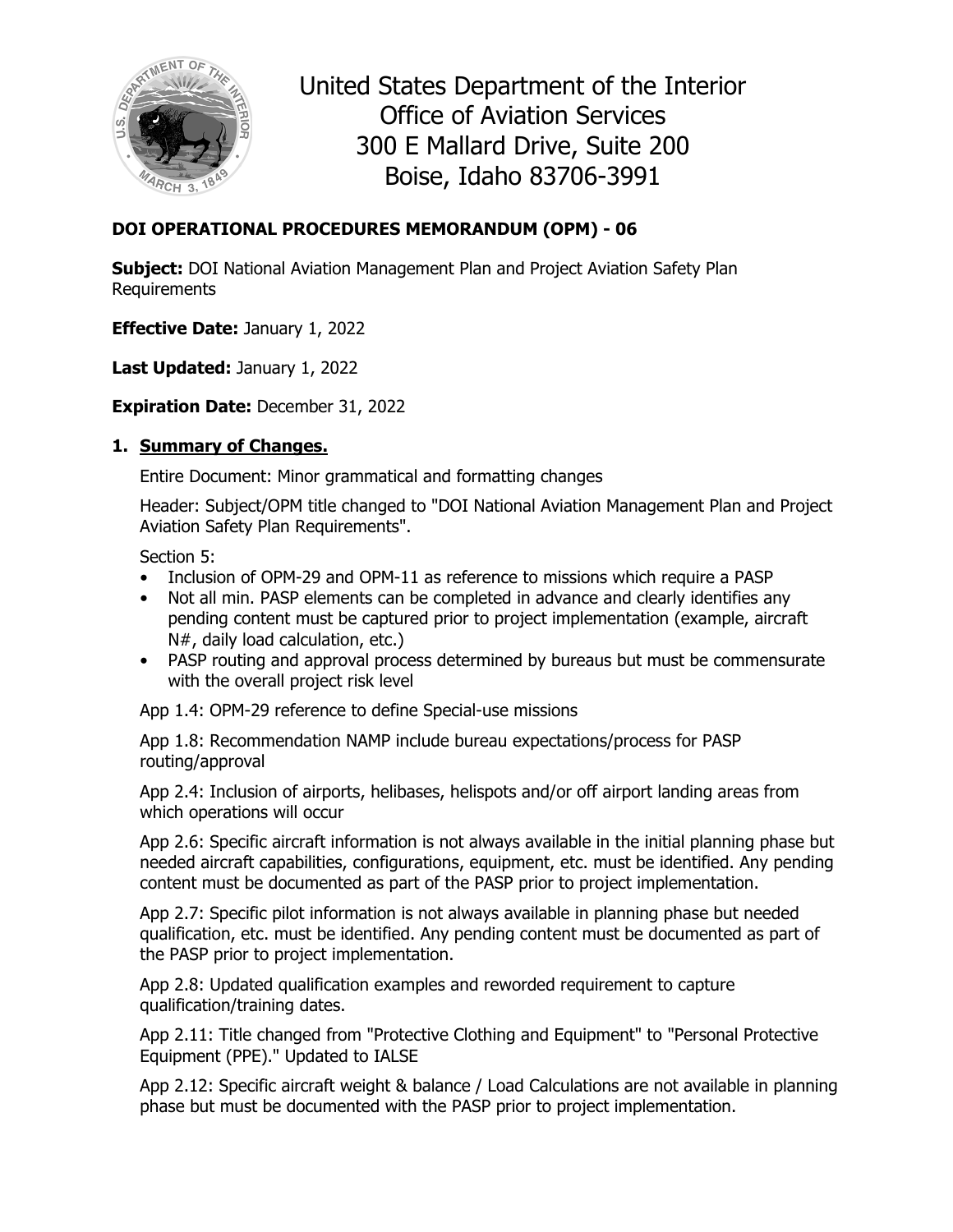App 2.13:

- Removed SMS reference in section title
- Replaced IHOG reference with NWCG Standards for Aviation Risk Management, PMS 530 and NWCG Aviation Risk Management Workbook, PMS 530-1
- Include overall project risk level is determined by the highest post-mitigation rating, not an average of all associated individual risks
- **2. Purpose.** This OPM establishes the minimum elements to be included in a published Bureau National Aviation Management Plan (NAMP) and the required elements of all bureaus' Project Aviation Safety Plans (PASPs).
- **3. Background.** Departmental mishap analyses and aviation program evaluations pinpointed aviation planning as a prime area for improvement across the bureaus' aviation enterprises. Further, differing interpretations of departmental aviation policy resulted in widely varying formats and levels of detail in bureau national aviation plans and project plans. This document clarifies departmental policy on required written aviation plans to improve aviation safety and realize operational efficiencies through broad standardization.
- **4. Authority.** Authority is authorized under Departmental Manual 112 DM 12; 350 DM 1.1; 352 DM 1; 485 DM 1; and Secretarial Order 3322 dated August 23, 2012.
- **5. Policy.** Bureaus will develop and publish a National Aviation Management Plan that addresses the minimum elements listed in Appendix 1. National Aviation Management Plans will be formally reviewed and approved by the respective Bureau Director at a minimum of every three years. Bureau Director approval authority will not be delegated below the bureau's designated aviation executive (DOI Executive Aviation Committee member-SES). Bureau National Aviation Managers will review their NAMP annually and are authorized to make interim revisions as required.

PASPs will be developed for all special use activities (as defined in [OPM-29,](https://www.doi.gov/sites/doi.gov/files/opm-29.pdf) Special Use Activities for Manned Aircraft) and Unmanned Aircraft Systems (UAS) operations (in accordance with [OPM-11,](https://www.doi.gov/sites/doi.gov/files/opm-11pdf) DOI Use of Unmanned Aircraft Systems (UAS)). For those bureaus that perform similar special use aviation missions on a recurring or routine basis, the required PASP can be rolled into a station/unit aviation plan that is reviewed at least annually. PASPs may also be completed well in advance of the anticipated project dates and thus unable to identify specific required elements (example, aircraft registration number, passenger manifest, participant qualification expiration dates, weight and balance/load calculations). In such instances, the bureau must have a documented process to capture the pending elements necessary to meet the minimum PASP requirements prior to the implementation of the project.

Project supervisors and management-level project approvers are responsible for ensuring PASPs are properly completed. The project supervisor should work closely with aviation managers in preparing these plans. PASPs must be approved at a management level that is commensurate with the level of risk associated with the project, as determined by the risk assessment. Bureaus may determine their own routing and approval process for PASPs along with any specific documentation format they may prefer. Project Aviation Safety Plans will include, at minimum, the elements in Appendix 2.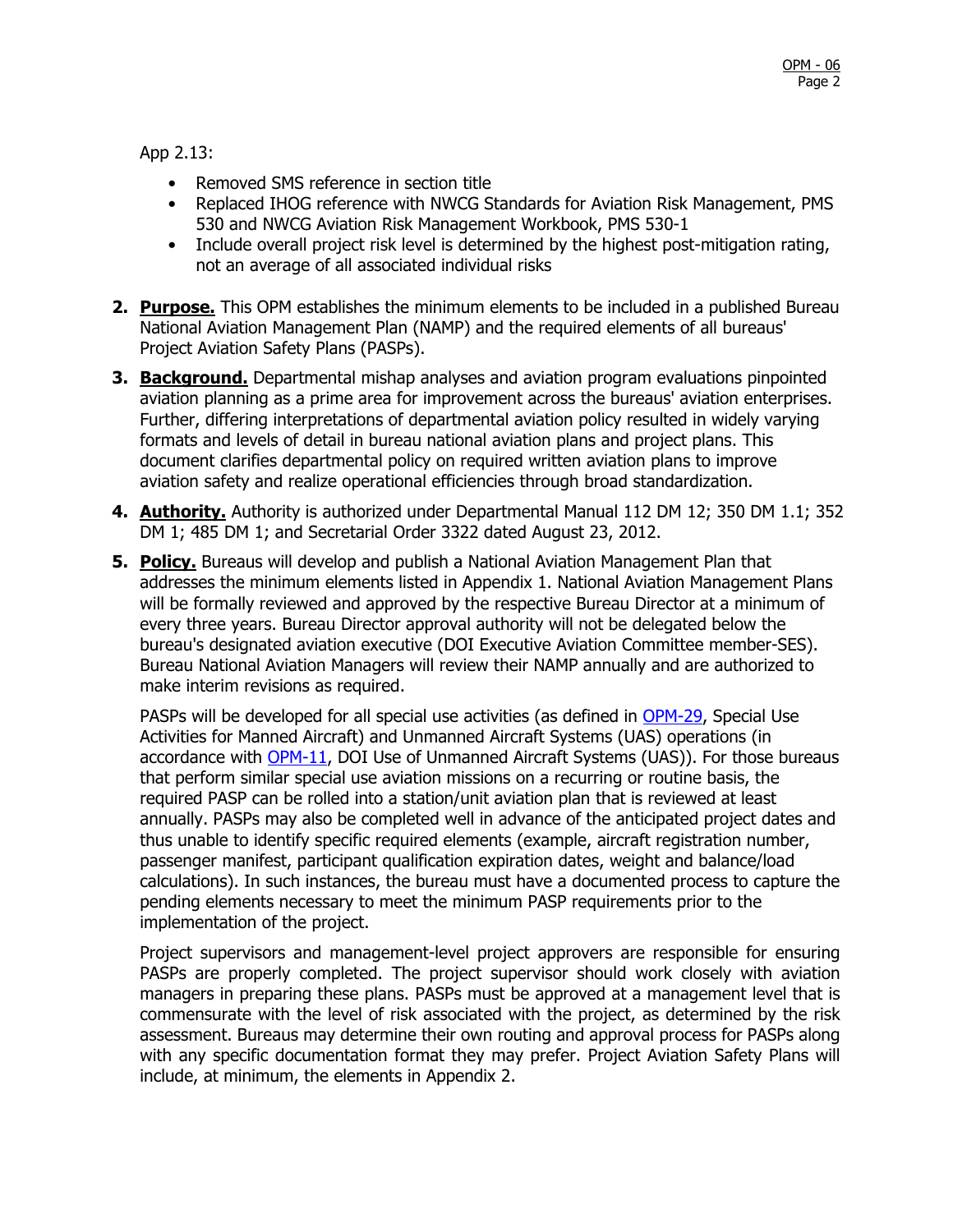

Digitally signed by FRANK CRUMP Date: 2022.01.18 08:37:57 -05'00'

Frank Crump, III Acting Director, Office of Aviation Services

Attachments:

Appendix 1: Minimum Elements for Bureau National Aviation Management Plan

Appendix 2: Minimum Elements of a Project Aviation Safety Plan (PASP)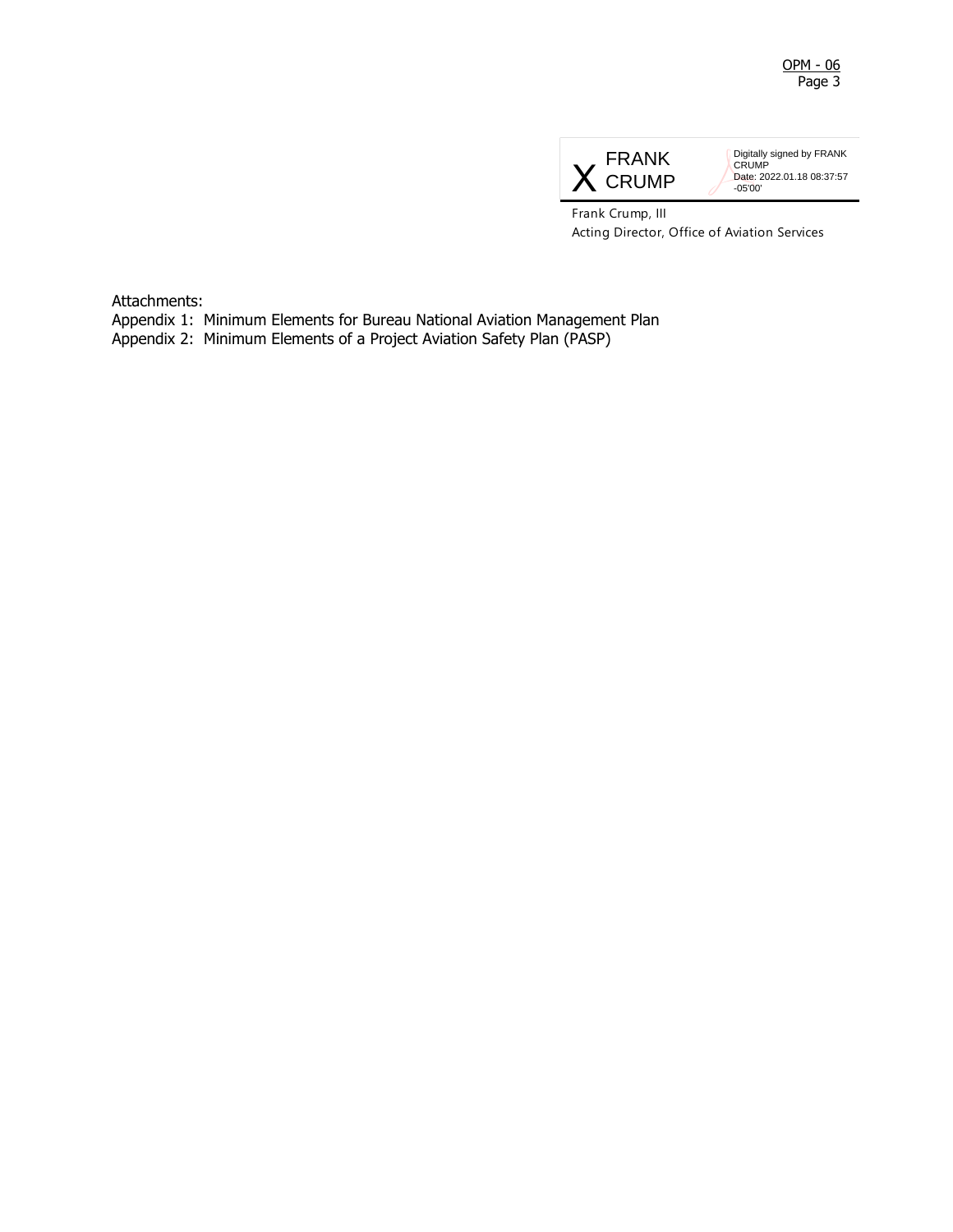# Minimum Elements for Bureau National Aviation Management Plan

**Instructions**: If an element listed in this appendix does not apply to a bureau then the bureau's Plan will list that element as not applicable (N/A). For example, if a bureau does not conduct fixed wing operations, then that section would be listed as "N/A".

#### **1. Aviation Organization**

- a. Roles and Responsibilities
- b. Objectives of the aviation enterprise
- c. Authorities
- d. Revision schedule
- e. Bureau-specific organizational requirements (if applicable)

## **2. Aviation Administration**

- a. Contracts (non-fleet)
- b. Acquisition (fleet)
- c. Use reports and payments processes
- d. Record keeping requirements
- e. Bureau-specific administrative requirements (if applicable)

## **3. Aviation Safety**

- a. Policy (SMS, top-down buy-in, safety culture structure, etc.)
- b. Risk Management (programs, procedures, tools, etc.)
- c. Promotion (education, awareness, reporting--i.e., SAFECOM, awards)
- d. Assurance (mishap response, program evaluations, accident investigation)
- e. Documentation requirements
- f. Bureau-specific safety requirements (if applicable)
- g. Reporting airspace conflicts through the SAFECOM system

#### **4. Aviation Operations**

- a. Special-use (as defined in [OPM-29,](https://www.doi.gov/sites/doi.gov/files/opm-29.pdf) Special Use Activities for Manned Aircraft)
- b. Fixed wing
- c. Rotary wing
- d. Fleet operations
- e. Cooperator operations
- f. Passenger transport
- g. Hazardous materials transport
- h. Flight planning (policies, dispatching)
- i. Flight following (policies, mishap response operations)
- j. Unmanned Aircraft Systems (UAS)
- k. Documentation requirements
- l. Bureau-specific operational requirements (if applicable)

#### **5. Aviation Training**

- a. Management responsibilities
- b. Required aviation training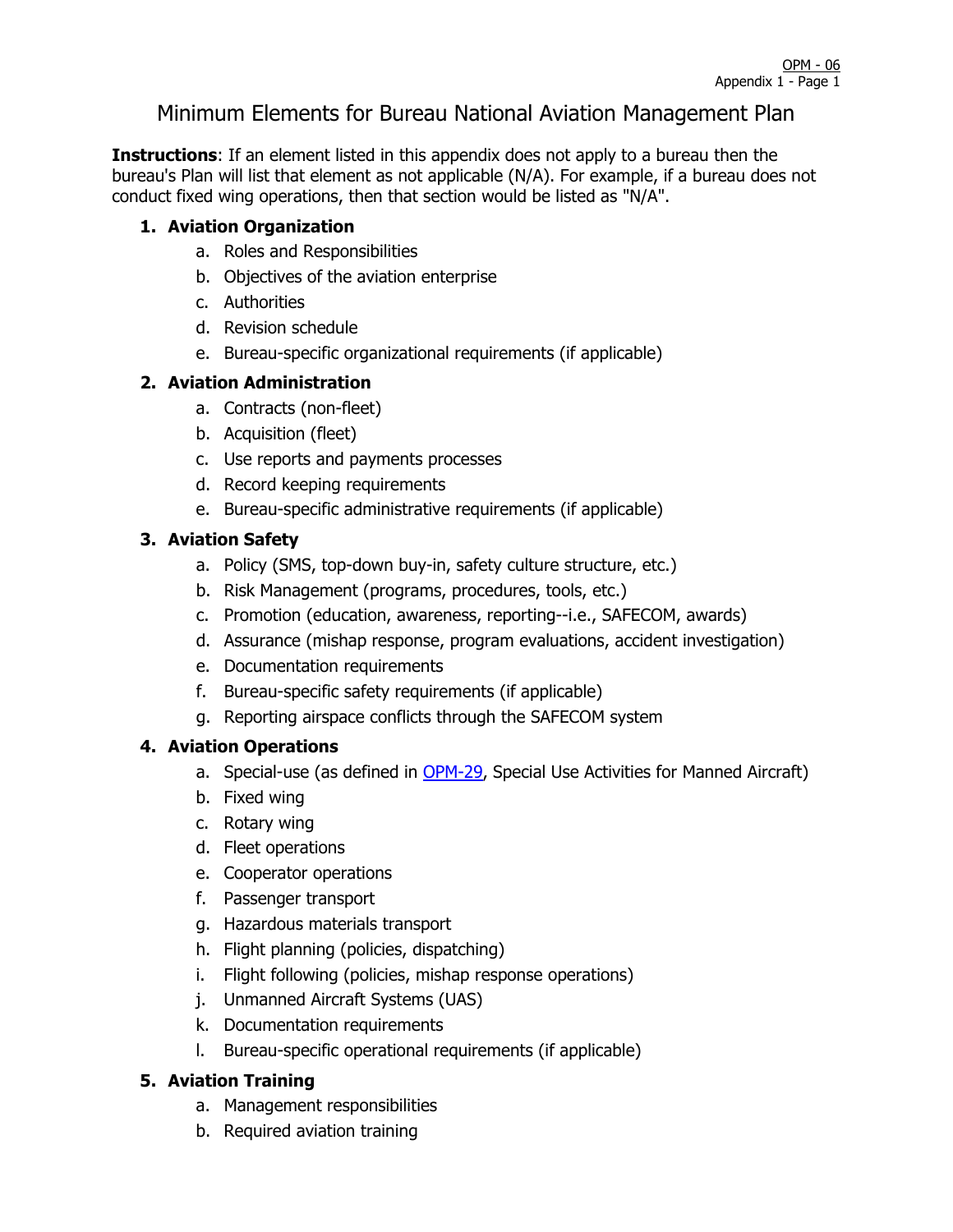# Minimum Elements for Bureau National Aviation Management Plan

- c. Specialty training
- d. Contracting Officer's Representative (COR) requirements
- e. Documentation requirements
- f. Bureau-specific training requirements (if applicable)

#### **6. Aviation Security**

- a. Aviation facilities (owned, leased, occupied, or operationally controlled)
- b. Aircraft (fleet, leased, contracted, etc.)
- c. Aviation fuel (owned, leased, or operationally controlled)
- d. Bureau-specific security requirements (if applicable)

## **7. Airspace Coordination**

- a. Introduction to interagency process (Ref: Interagency Airspace Coordination Guide)
- b. Definitions (e.g., describe NOTAMs, FTAs, TFRs, and procedures involved, etc.)
- c. Deconfliction procedures (foreign borders, airspace boundaries, agreements and requests)
- d. Emergency Security Control of Air Traffic (ESCAT) procedures
- e. Bureau-specific airspace requirements (if applicable)

## **8. Aviation Project Planning Requirements**

The bureau adopts at a minimum the Project Aviation Safety Plan (PASP) elements as listed in Appendix 2. Recommend the bureau specifically addresses its PASP routing/approval process.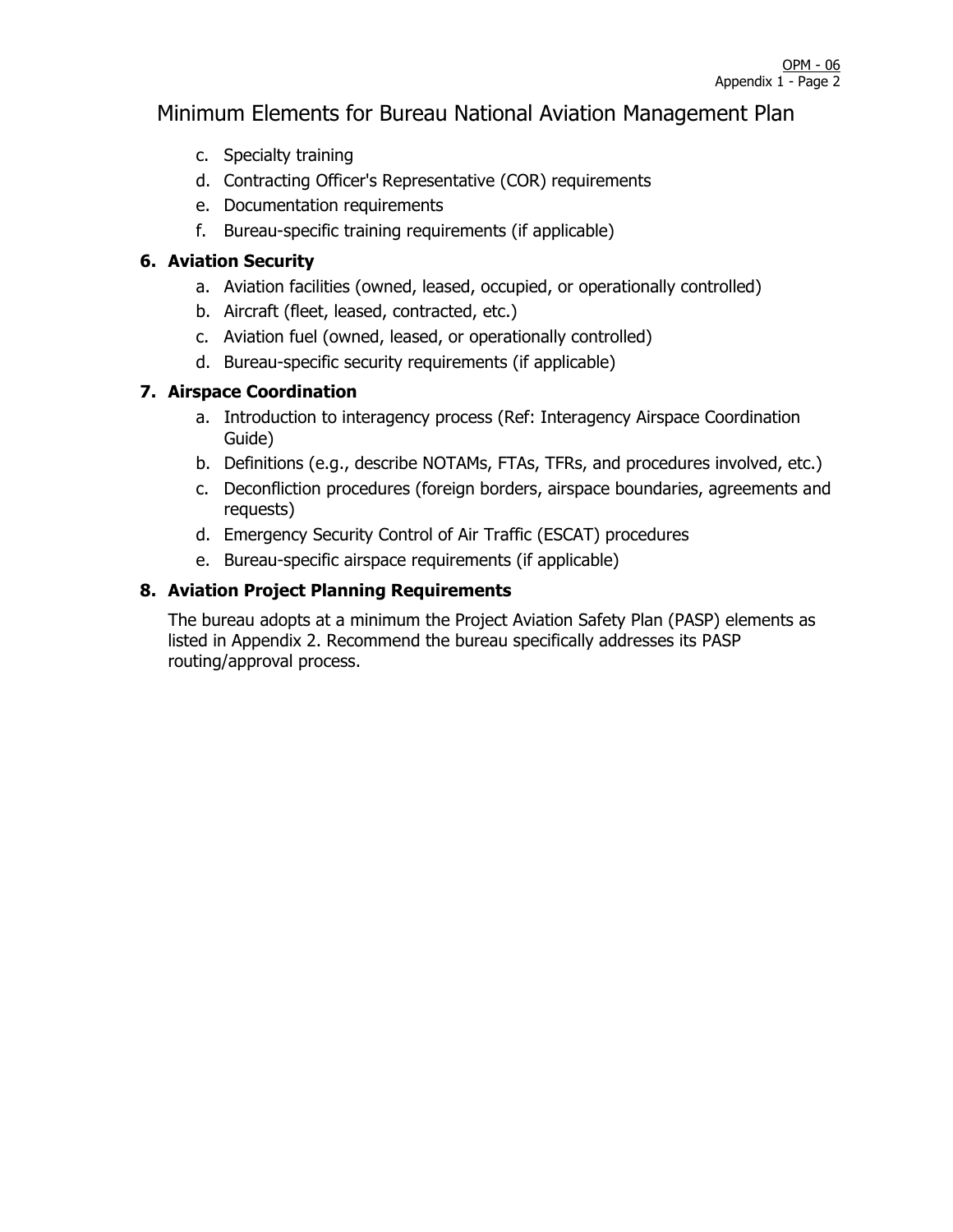# Minimum Elements of a Project Aviation Safety Plan (PASP)

**Instructions:** If an element listed in this appendix does not apply to the project then the PASP will list that element as not applicable (N/A). For example, if the mission does not require protective clothing or equipment, then that section would be listed as "N/A".

- **1. Project Name and Objectives** Brief description of the project and its objectives.
- **2. Justification** Indicate why the project will require the use of an aircraft in special use flight conditions/environments and list the most practical alternative for completion of the project.
- **3. Project Dates** Dates the project will begin and end. These may be approximate, since the exact dates of flight may not be known.
- **4. Location** Enter a descriptive location and include a map clearly showing the area where the flights will occur. Aerial hazards must be clearly indicated. Identify airports, helibases, helispots and/or off airport landing areas from which operations will occur.
- **5. Projected Cost of Aviation Resources** Enter cost coding, projected flight hours and cost, projected miscellaneous expenses (overnight charges, service truck mileage, etc.), and total cost of the aviation portion of the project.
- **6. Aircraft**  Specific aircraft information may not be known at the time of initial PASP completion. Identify anticipated project needs such as aircraft type, capabilities, performance minimums, configuration, ancillary equipment (e.g., bucket, seeder, long-line, floats, fuel truck) and/or missions for which the aircraft must be approved. Once aircraft is secured/ordered, document vendor/fleet aircraft to be used, registration number, aircraft type, and missions for which the aircraft is approved.
- **7. Pilot** Specific pilot information may not be known at the time of initial PASP completion, but pilot mission qualifications necessary to complete the project should be identified. Once known, identify the pilot(s), including aircraft types and missions for which they are qualified.
- **8. Participants** List individuals involved in flights, their project responsibilities, qualifications (Aircrew Member, Flight Follower, Fixed-Wing Flight Manager, Helicopter Manager, etc.), and qualification expiration dates.
- **9. Communication Plan, Flight Following and Emergency Search and Rescue** Identify the procedures to be used.
- **10.Aerial Hazard Analysis** An aerial hazard analysis with attached map will be provided to the pilot before the flight. Flights made in confined areas (e.g., deep, narrow canyons) require that a prior ground and/or aerial survey of hazards be made. A copy of the hazards map shall be provided to the pilot prior to any project flight. The necessary temporary flight restrictions and coordination with the Federal Aviation Administration and, if appropriate, military authorities, must be accomplished prior to project.
- **11. Personal Protective Equipment (PPE)** Identify the protective equipment and clothing for the operation as required in the Interagency Aviation Life Support Equipment Handbook [\(IALSE\)](https://www.doi.gov/sites/doi.gov/files/interagency-aviation-life-support-equiment-handbook-guide-v3.0.pdf). Survival equipment (extra water, flotation devices, sleeping bags, etc.) beyond the normal PPE complement may be required.
- **12.Weight & Balance / Load Calculations** The pilot is responsible for the accurate completion of weight and balance load calculations. Trained aviation personnel shall ensure that aircraft scheduled are capable of performing the mission(s) safely and within the capability of the aircraft selected. The helicopter or fixed wing manager shall ensure that manifests and weight and balance load calculations are completed properly and completed daily. Specific aircraft performance planning documentation may not be available at the time